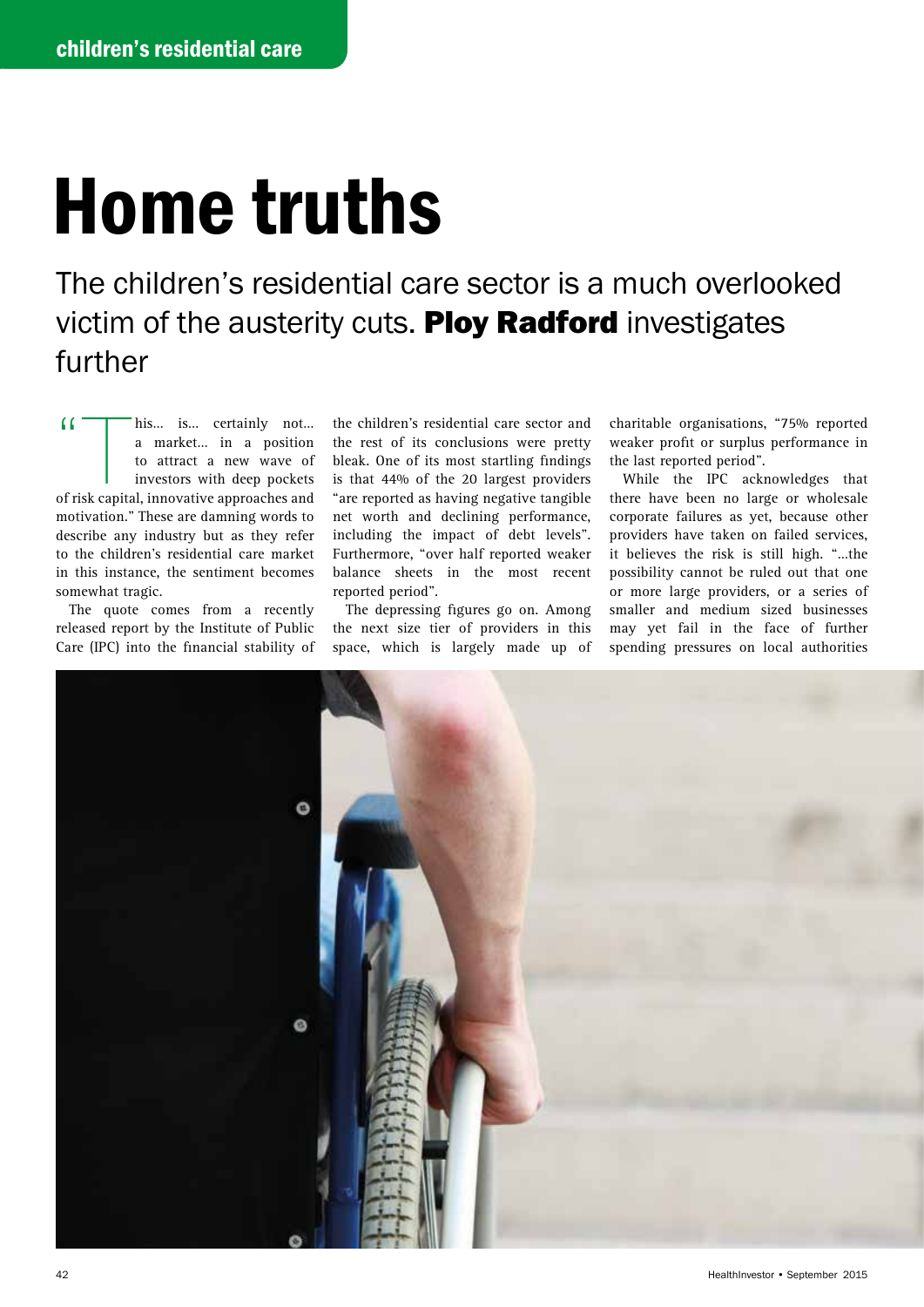and ever tightening budgets," the report warns.

Fears of business failures in the social care market are generally highly publicised. Elderly residential care is one sub-sector pored over by the press after the failure of Southern Cross. Both that sub-sector and the domiciliary care market have also been highly vocal about how austerity cuts have affected them. However, despite the fact that two thirds of the largest 20 providers of children's residential care space are trading below the bottom of the range normally seen in other asset-backed care sub-sectors, its woes have largely flown under the radar.

This is probably in part due to its size and niche nature. Defining children's residential care can be hard, but in brief it refers to non-secure residential units for children. The IPC divides these children into three groups: children with "profound and multiple disabilities"; children with "specific behavioural conditions" and children with "a series of problems stemming from their family and/or environment". In terms of market

"Investment in this sector has so far been a disaster," reads a quote by one anonymous investor in the IPC report. It's easy to see why  $\bullet$  $\zeta$ 

## IPC's break down of the largest 20 providers

## (They are not named in the report but in the instance of a few, *HealthInvestor* has made an educated guess to the identities)

- •One AIM-listed company (CareTech)
- •One London Stock Exchange-listed company with a private equity house still involved (Cambian Group)
- •Six wholly owned by private equity
- •One owned by a bank (Options Group)
- •Eight owned by private individuals or families
- •Three owned by charities or trusts.

size, as of 31 March 2014, only 7.6% of the 68,840 children looked after by local authorities were in residential care. Three quarters of units in this space are run by the private or voluntary sector and the largest 20 providers own 37% of that. It is possibly unsurprising that private equity have a presence among the bigger platforms (six of the largest 20 are wholly owned by private equity according to the IPC, and Cambian which is among those 20 still has GI Partners invested in it).

Given private equity's presence among the 20 largest providers, it would be easy to question whether it is actually that serious a matter that 44% of them have negative net tangible worth if that 44% is made up of private equity- backed businesses (which is not disclosed by IPC). Not only do private equity traditionally use a lot of debt to buy a business, a lot of the equity they provide is put into the business as loan notes, which looks like debt too. The company is not expected to regularly pay the interest on loan notes, though, private equity get that back when they sell on the business.

Furthermore you could argue that historic performance does not necessarily mean a business will fail if it has the right backing, private equity or otherwise. "We don't really take much credence of the balance sheet – the points to take into account are is it a going concern, cash flow, sustainability of the business model and the preparedness of shareholders to put money in if needed," says Nancy Hollendoner, senior advisor at Smith Square Partners.

However, there is no denying that the children's residential care market is in a bad way and providers of all sizes have taken a large hit to profits. "Between 2010

and 2011 Castlecare had a record level of profit and then the austerity measures really kicked in, I mean we nearly lost 20% of the fee," says Lee Jones, director of operations at Castlecare. "Local authority funding was cut… to make our turnover we had to increase our occupancy which increased our costs, which is why you see the ebitda dropping in 2011 to 2013." Castlecare was not alone in suffering fee cuts; the IPC report relates that some businesses saw their fees dropping by 25% overnight. As things stand, the average weekly fee is £3,289 per week with the range dipping as low as £1,900 per week for some providers (and rising as high as £9,325 per week with others).

Tightened local authority budgets are not the only problem; fostering services have to a certain extent cannibalised the sector, which some would argue is unfair. "Residential care is also in many ways a market of last resort with 30% of children placed in residential care having had six or more previous care placements," reads the IPC report. Commissioners even told the report's authors that there is a clear hierarchy for placing children in need of social services: local authority run fostering first, then foster care provided by the independent sector, then the child could be placed in council-run residential units and only if all that doesn't work will they then be placed in residential units run by independent providers.

residential care units. This 'last resort'  $\blacktriangleright$ Fostering where appropriate is undoubtedly a very valuable service and the best one in a wide range of situations, but for severely troubled children or those with profound disabilities, it isn't always the most appropriate path. These children need the highest levels of supervision, most of which is only available in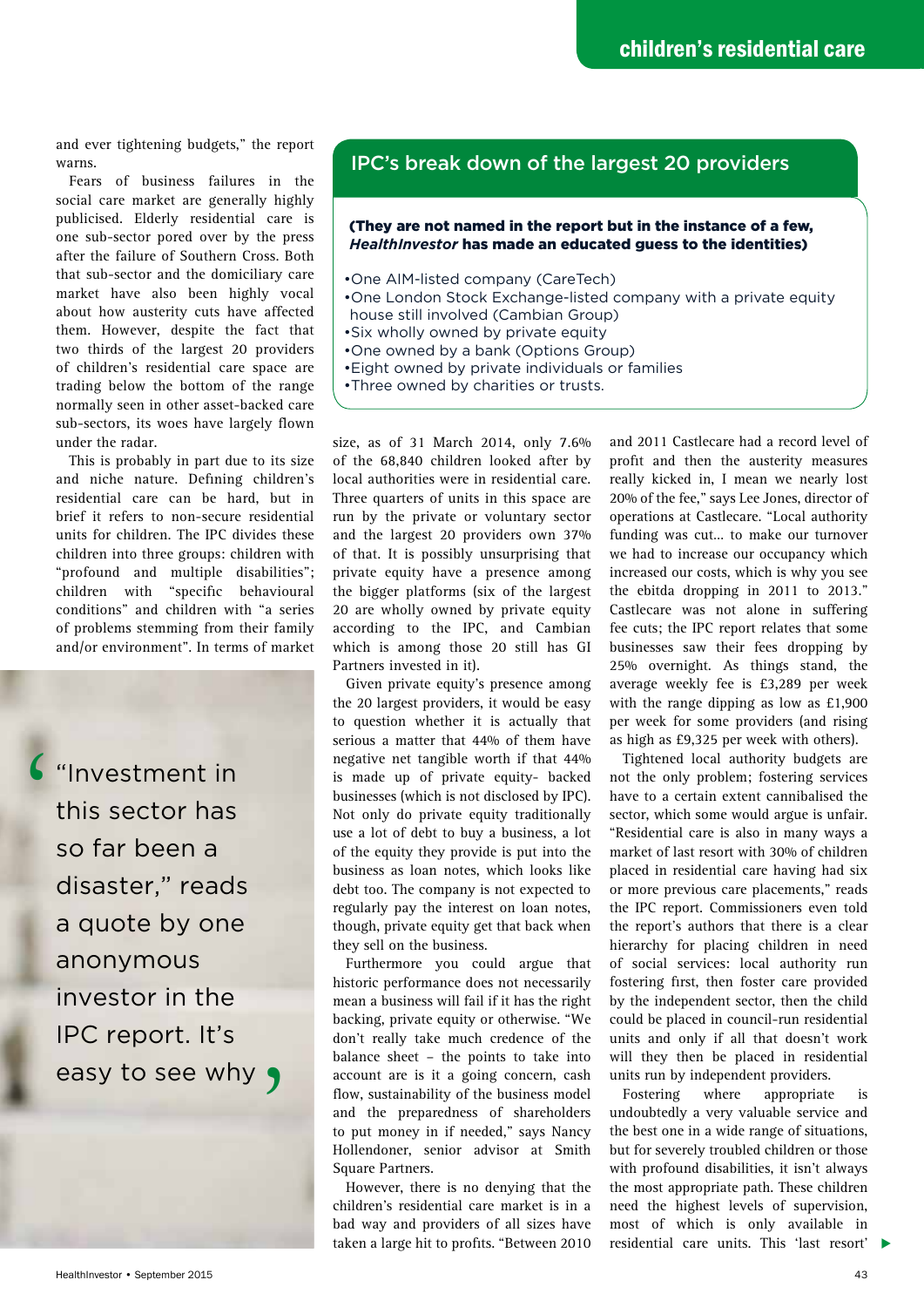

mentality is ultimately terrible for the children because the ability of children's residential care units to be beneficial is much diminished at the point when most of these children finally reach them.

Shockingly, providers also reported that a staggering 95% of referrals that are made to them are inappropriate anyway. And, many feel that commissioners are more concerned about getting the lowest price possible rather than the best care for the child – several providers recounted tales of commissioners removing children at very short notice to place them in cheaper facilities.

Sovereign Capital partner Dominic Dalli highlights another issue – the trend in the years following the Winterbourne View scandal for smaller, more personal facilities for users. "Very few businesses in childrens' services, or management teams, are able to manage the tension between commissioners wanting smaller homes and investors wanting larger homes," says Dalli. For investors, bigger units mean less risk of falling occupancy levels and thus profit taking a dip – one less resident in a four bed unit has a much bigger impact than one less in a bigger facility. Dalli

warns: "Couple that with the overriding need to prioritise managing risk for this vulnerable client group, and you have no more than a handful of businesses which are economically viable in this sector."

What this all points to is a fractured relationship between providers and commissioners; "lacking in depth" is one of the telling quotes in the IPC report. No wonder then that on a scale of one to five of how worried they are about the state of the market, 55% of providers picked 4 or 5.

The picture all of this paints is not positive. The willingness of investors to back children's residential care will surely fade if the obviously tough trading conditions continue; investors want returns and have to pay back debts – they aren't going to keep throwing good money after bad. This could prove disastrous for businesses.

History has several examples of investments gone sour in this space. "A lot of private equity money came into this without a clear strategy and without understanding the risks in the market; no one particularly anticipated austerity," says Jones. "People lost interest to a

certain extent and wanted rid of the services that weren't being profitable."

ECI Partners were the first example of private equity investment to enter this space with the acquisition of The Sedgemoor Group in 2000; in 2007 the company went into receivership. Meanwhile, 3i bought four businesses to create the Continuum Care brand; it reportedly wrote £20 milllion off its original investments before selling it to Advanced Childcare in 2012.

"Investment in this sector has so far been a disaster," reads a quote by one anonymous investor in the IPC report. It's easy to see why.

But it is not all doom and gloom though and there are interesting business models out there for investors. "There are elements of the children's residential market that are attractive to operators, particularly children's homes where you are providing for longer stay children who have profound mental or physical disabilities," says Phil Hall, healthcare director at JLL. With the former there is much more parental involvement. The IPC report found that because of this "placements tend to last longer and attract